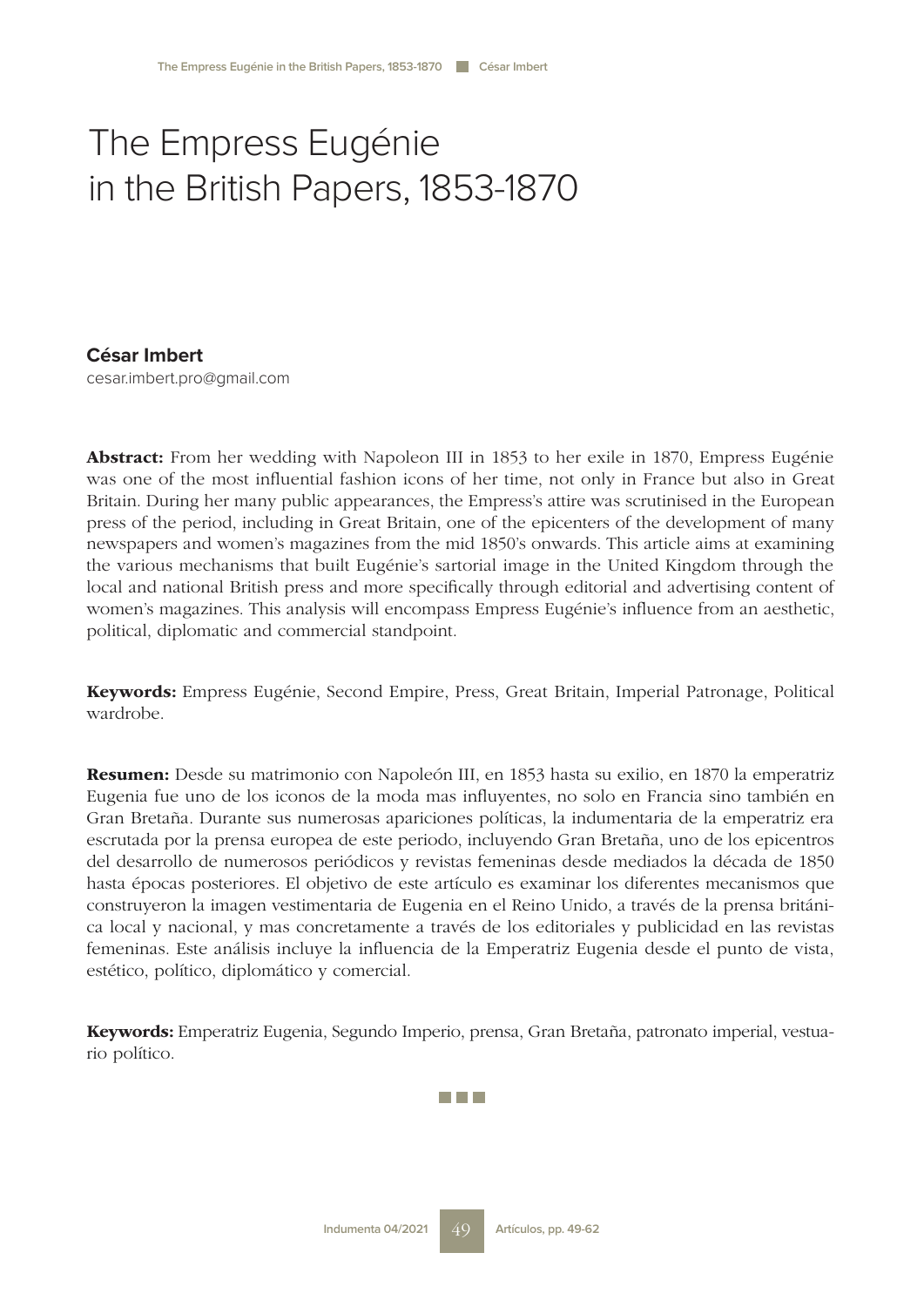## **Introduction**

Born in Granada, Andalucía, Spain, on the 5th of May 1826, Eugénie de Palafox, Portocarrero de Guzmán y Kirkpatrick, known erroneously as Eugénie de Montijo, met Louis-Napoléon Bonaparte during the French Second Republic. Louis-Napoléon Bonaparte was then the President of the French Republic and would soon become Napoleon III, Emperor of the French, following a referendum in 1852. A year later, Eugénie married Napoleon III) at Notre Dame de Paris on the 30th of January 1853. After the wedding, Eugénie, Countess of Teba, became the Empress of the French and with this new title came new responsibilities. Among all of them, representing what France had the most to offer in terms of fashion was one of the most important. As stated by many scholars and dress historians, her influence was of course very important in France (Chabanne, 2008: 38-51) and from her wedding in 1853 to her exile in 1870, Empress Eugénie was one of the most influential fashion icons of her time. However, her impact on fashion crossed the borders of France and can be observed in various European countries, including Great Britain. Surprisingly, the study of her sartorial influence in Great Britain has never been fully explored.

For the fashionable ladies of the Victorian era, newspapers and women's magazines were the main medium to turn to in order to grasp precious advice on fashion's newest trends. From the mid 1850's onwards, Great Britain was one of the epicenters of the development of many newspapers and women's magazines. Pages of such magazines were a great resource thanks to articles and fashion plates alike. Columnists would provide guidance on what to wear and most importantly how to avoid any faux pas in terms of fashion (Salva, 2016: 50- 51). Fashion leaders of the time such as the Empress Eugénie were therefore discussed at length. During her many public appearances both in France and Britain, the Empress's attire was indeed scrutinised in the British press of the period. This article aims at examining the various mechanisms that built Eugénie's sartorial image in the United Kingdom through the local and national British press and more specifically through editorial and advertising content of women's magazines.

## **Methodology**

To achieve this research, the author has mainly drawn his information from the press of the period through various newly digitised resources available such as the British Newspaper Archives website or other databases such as the Gale Historical Newspaper archives. By making newspapers of the nineteenth century more accessible, those databases helped to research the various occurrences of Empress Eugénie in the British press and define how she was described and talked about. While researching for this article on newly digitised resources, the author was able to search for key words in the full texts of preeminent English fashion magazines such as the *The Englishwoman's Domestic Magazine* (EDM), which quickly became the main focus and corpus of this article. Furthermore, this research mainly focused on Eugénie's public appearances when she was wearing what was deemed suitable for an Empress. This systematic analysis of Eugénie in the British papers helped to begin understanding how she was perceived by an intended British readership throughout the United Kingdom. Key themes, as suggested by Kate Nelson Best when studying the history of fashion journalism will also be taken into account throughout this study. As such, the commercial nature of the fashion press but also its role as cultural arbiter and in the democratization of fashion will be addressed through Eugénie's case in point (Best, 2017: 5-6). Fashion magazines had a key role in disseminating the latest styles in fashionable dress. EDM, for instance, was especially targeted towards the consuming middle-class women (Auerbach, 1997: 122). Its readership mainly consisted of middle-class women who wanted to reproduce, at home, what was worn by high-class ladies in Paris or London. In order to achieve that, the EDM suggested non-expensive ways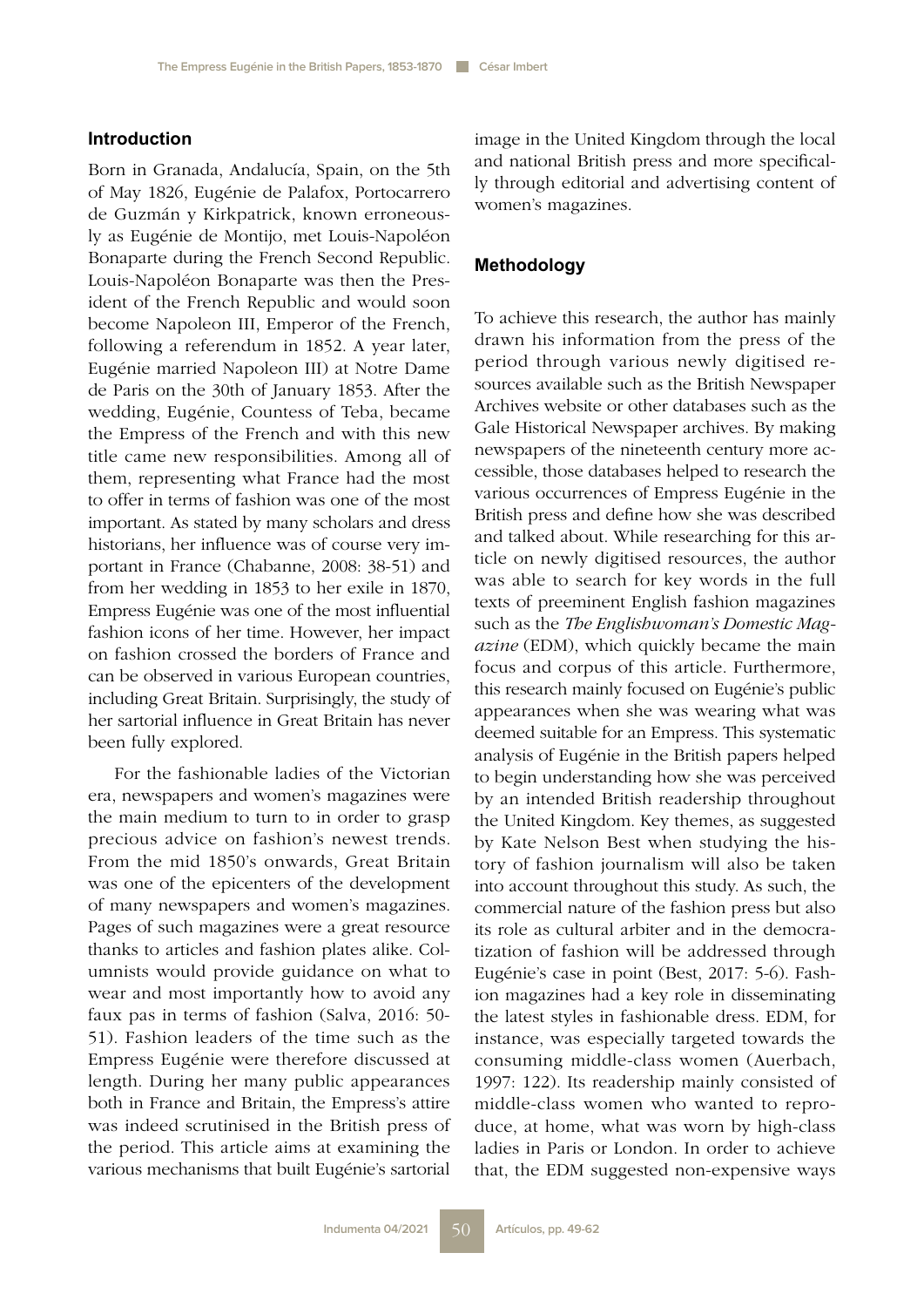of reproducing luxurious items and included descriptions of the dresses worn by court ladies or paper patterns (Beetham, 1996: 78). *The Illustrated London News*, known as the world's first illustrated newspaper, was also aimed at the middle class with a strong interest in the royal family's activities and pages dedicated to fashion throughout the year. Thus, women's magazines such as EDM and titles such as the *London Illustrated Magazine* are part of this study along with more local newspapers with a different audience and therefore a different point of view and agenda.

In the *Study of Dress History* Lou Taylor underlines the bias of relying on one source of information such as fashion plates that would eventually provide an «idealised image» of the subject «rather than any kind of stylistic or social realities» (Taylor, 2002: 136). Subsequent studies have shown how «periodicals and journals have been overused in the past when analysing Eugénie, so that the underlying "real" persona, has been obscured» (Viney, 2007: 7). While acknowledging the boundaries of using the press of the period as the main corpus for this essay, the aim is indeed to study the various aspects of Eugénie's public persona that the press considered suitable for their audiences and understand how they played a part in the evolution of the fashion system and fashion industry in Britain.

Firstly, the various existing approaches on Eugénie through major studies will be assessed. Eugénie's political agency through fashion will be tackled through her support of the Lyon manufacturers as a prime example of this strategy. This first assessment will be the backdrop and will help foreground new perspectives on Eugénie and the British press such as the perceived Scottish elements in her wardrobe, and how Eugénie's name and Eugénie's patronage were used to validate both French and English makers of fashion garments and accessories worn on both sides of the Channel. Finally, this article will focus on the influence Eugénie had not only on the higher ranks of society but also on the Victorian middle-class.

## **Existing approach**

Eugénie's agency and impact on fashion has been the subject of major studies. Alison Mc-Queen's *Empress Eugénie and the arts: politics and visual culture in the nineteenth century* stresses Eugénie's political awareness through the arts. As stated by Juliette Peers in her review of the book

«McQueen's text prompts a suitable opportunity to return Eugénie to the central position in the fashion imaginary that she once held and to "re-run" Eugénie not as a passive customer or a pictorial subject, but as an alert agent who shaped the fashion arena as much as she was shaped by it» (Peers, 2013: 519).

Eugénie's influence on fashion was indeed far from being fortuitous. Through what she referred to herself as her «political wardrobe» Eugénie was expected to promote French taste and French manufacturers all over Europe (Dolan, 1994: 26 and Chabanne, 2008: 42). This attitude towards clothes was stimulated by Napoleon III's wish to re-establish Paris as the capital of the world and stimulate luxury consumption to promote trade (Dolan, 1994: 22). The influence Eugénie had in Britain in terms of fashion was indeed considered even more important after the signing of a free trade agreement between Britain and France in 1860 (Tétart-Vittu, 2008: 211). France was indeed selling a lot of fashion items and fabrics to Britain. Between the signing of the treaty in 1860 and 1881, France sold 43% of its export of silk to Britain (Cadier, 1988: 371- 372). Thus, Eugénie was expected to promote it through her own wardrobe.

Queen Victoria seems to have been the first one to be charmed by «the very gentle, graceful» Eugénie, as she stated herself (Queen Victoria, 1961: 30). Victoria was undoubtedly observing very carefully Eugénie's attire. For instance, on the 16th of April 1855, Victoria wrote in her diary:

«The Empress wore a wreath of pink chrysanthemums, and a grey silk dress trimmed with lace, underneath which there were little pink bows, and pink bows trimmed round the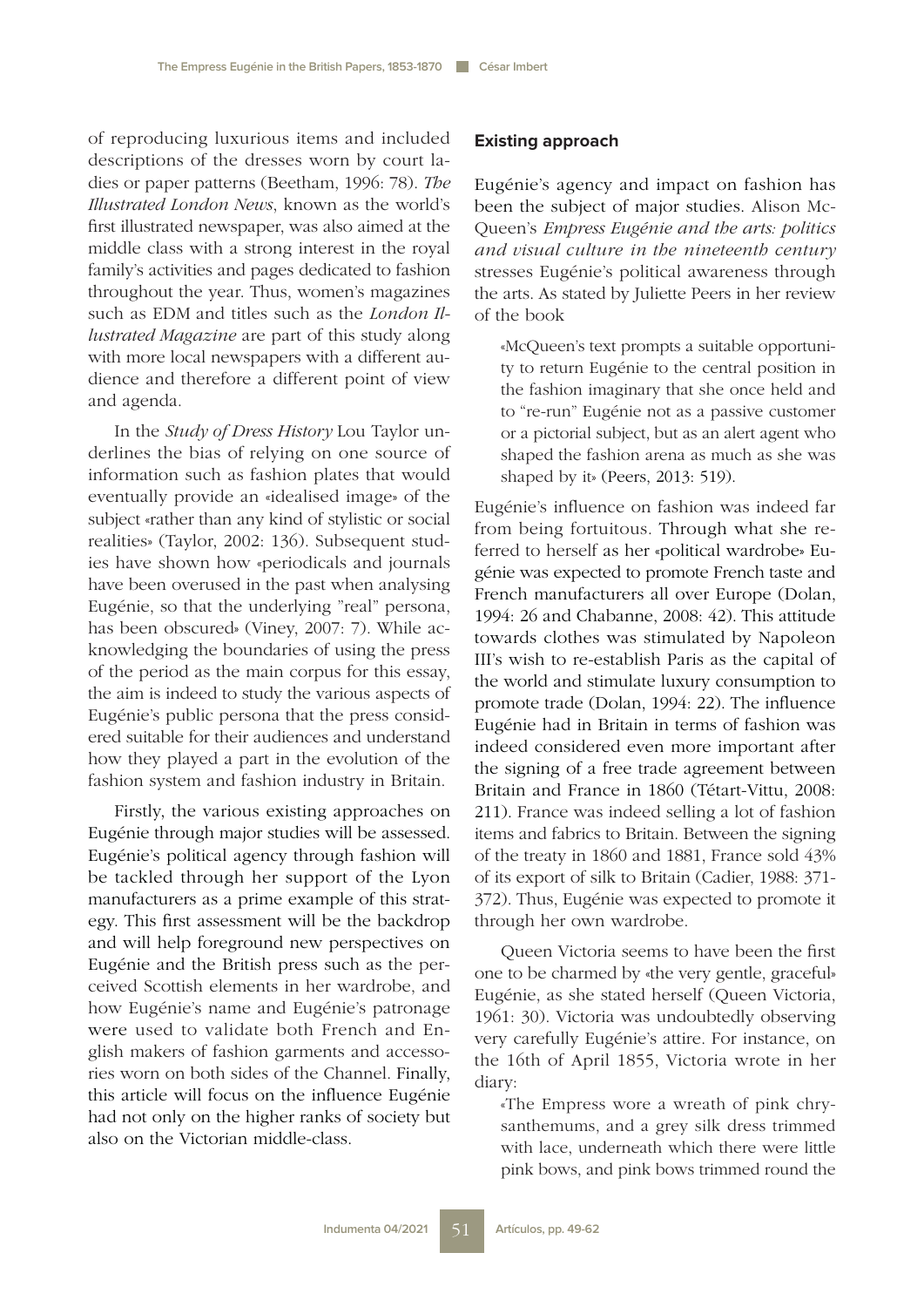

**Figure 1.** "The Empress Dress" (on the left). Fashion Plate. «The Fashions», The Englishwoman's Domestic Magazine, February 01, 1866, Volume II, Issue 14.

National Library of Scotland. This work is available for re-use under a Creative Commons Attribution (CC-BY) 4.0 International Licence. Under this licence you are free to share and adapt material, as long as you provide a credit to the source and a link to the licence. To view the full licence terms, visit: https://creativecommons.org/licenses/by/4.0/.

body; a necklace and brooch of emeralds and diamonds, no earrings, beautiful bracelets. The profile and the line of the throat and shoulders are very beautiful, the expression, charming and gentle, quite delightful. The pictures of Winterhalter are very like her» (Queen Victoria, 1961: 32).

This description is one of many others made by Victoria when she encountered Eugénie and shows Victoria's interest in Eugénie's wardrobe. It is also a very good reflection of Queen Victoria's abiding friendship with Eugénie, which intrigued the English public and sparked their interests for the French Empress. Dresses, accessories, colors and fabrics worn by the Empress were also reported by many newspapers. While studying newspapers across the United Kingdom, one cannot help but realize that Eugénie's attire was copied by a lot of individuals. During what was called "Drawing Rooms", ladies from the British nobility were presented to Queen Victoria. The dresses worn during these important social events and their descriptions by British newspapers provide evidence of Eugénie's influence among the higher ranks of British society. It was very usual to call Eugénie's favorite colors after her name or to associate Eugénie's name with garments or fabrics she had been wearing herself (Chabanne, 2008: 44-45). Several cases in point are Lady Clermont who was wearing in February 1868 at Dublin Castle a «corsage à la Eugénie» (The Drawing Room, 1868: 4) or the Marchioness of Headfort who was wearing in April 1855 at St James's Palace a «Court train of rich Eugénie blue lace silk» (The Queen's Birthday, 1855: 4). As stated in the English edition of *Le Follet* in March 1854, blue was indeed one of the Empress's favourite colour: «Blue is a favourite colour, doubtless on account of the frequency that the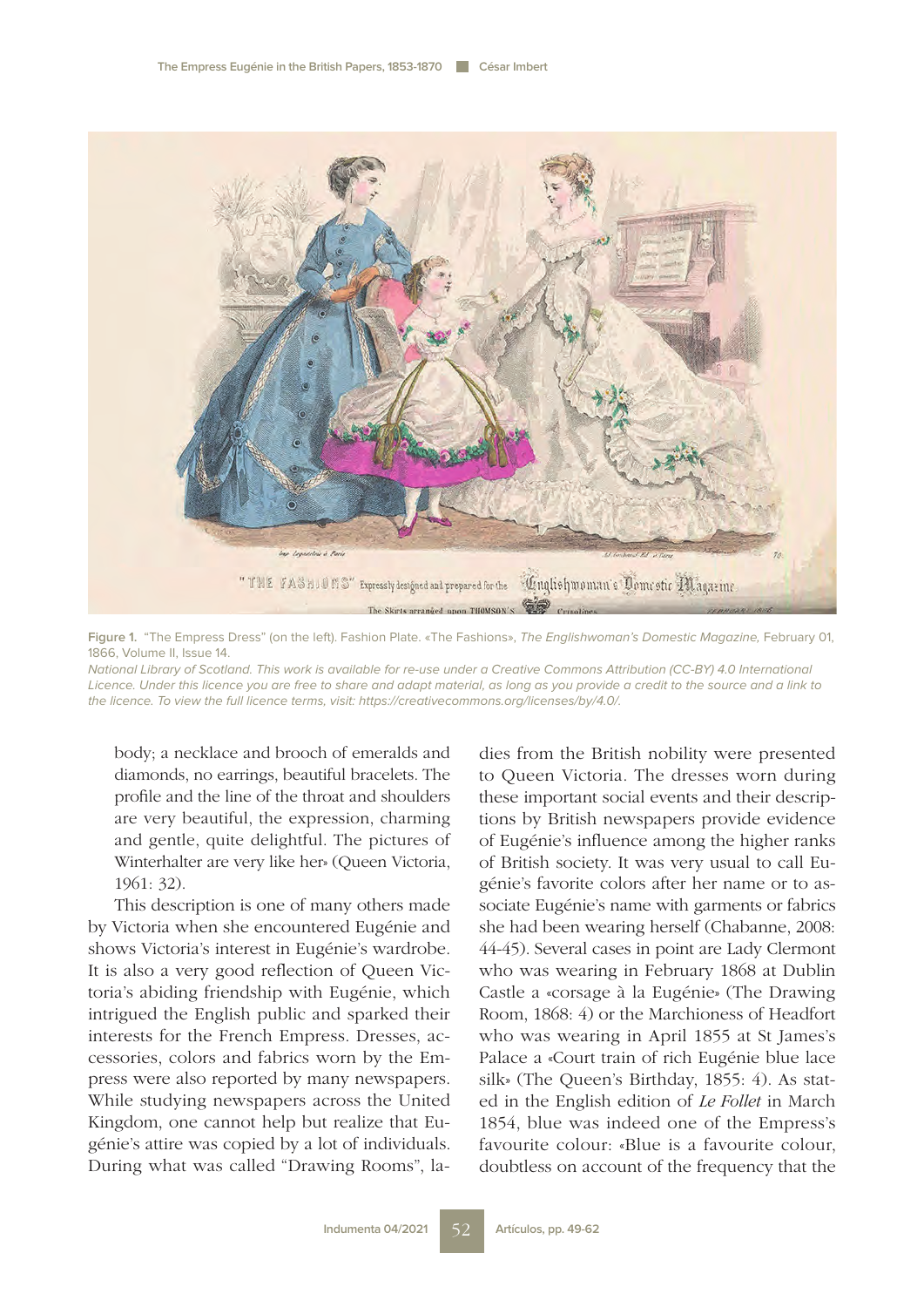Empress wears it» (*La Mode,* 1854: 1). Eugénie's influence was therefore extensive amongst the British nobility and was used to promote French taste but also the French fashion industry and its manufacturers.

Eugénie's influence on this matter was very striking when a recession brought unemployment to the silk town of Lyon in the late 1850's. In order to promote the city, Eugénie wore dresses of heavy brocaded silk made in Lyon throughout the 1860s (Wilson and Taylor, 1989: 24). Subsequently, it is not surprising that important magazines started to promote dresses made of silk from Lyon. In February 1866, the EDM published two fashion plates that pictured dresses made of *gros de Lyon* which is a cross-ribbed, silk fabric made in Lyon (Tortora and Johnson, 2013: 272). The fact that these two dresses were named respectively "The Empress dress" (fig. 1) and "The Impératrice dress" shows the link that was made by the press between Eugénie and the silk made in Lyon. The "Empress dress" was an "Indoor Toilet" and described as follows:

«The Empress dress, in blue *gros de Lyon*, is closed down the front with large jet buttons, edged with blue silk. The ornamentation consists of Cluny guipure insertion put on in points, and large rosettes with end of ribbon, and a black button place in the centre. The sleeve is very small, and has a cuff and epaulettes of guipure, with rosette to match the skirt» (The Fashions, 1866: 63).

Similarly, "The Impératrice dress" was described as a "Dinner or Evening toilet" in the following terms:

«The Impératrice dress is made of white *gros de Lyon* and has a short double-breasted bodice, fastened by a violet gros-grain silk waistband, and edged at the top with narrow guipure. This bodice is cut with violet satin revers, joined on the shoulders with gold cord and clasp. The sleeve is quite tight, and closed at the wrist with three white silk buttons. The full skirt is open in front from the waist and on the sides from the hips, showing graduated tulle puflings. A gold cord edges the long pointed revers, which are joined together by cordeliers and clasps. These cordeliers are continued all round the bottom of the dress.» (Our Large Fashion Plates, 1866: 21).

Three years later, in the same magazine, an article was published describing the Empress's visit to Lyon. When the wives of the most notable silk manufacturers of the town presented her with twelve dresses, the Empress was described by the journalist as «struck by the beauty of these tastefully chosen dresses» and «she promised to do all in her power to bring into fashion again the beautiful brocaded and figured silks which have too long been abandoned for plain *faille* and *poult-de-soie*». The impact of this new fashion for plain *faille* and *poult-desoie* on the silk industry in Lyon was described by the journalist:

«This change of fashion was extremely prejudicial to the Lyon manufacturers who excelled chiefly in the figured silk line. It was almost ruin to the city when that failed and no demands were made for the handsome dresses, the designs of which were always composed on purpose by special artists. Each of these dresses was in itself a work of art, and was unique in its style; but now-a-days quantity is preferred before quality. In former times, a lady –ay, even a rich one– was content with one or at most two silk dresses, carefully packed away, and worn only on very grand occasions; for the rest they thought stuff dresses quite good enough. Now things are very different; it is by the dozen a lady with the least pretension to elegance requires silk dresses, and that is why she prefers glacé silks *poult-de-soie* to the handsome brocaded and figured silks of former days» (The Fashions, 1869: 202).

Nevertheless, despite Eugénie's willingness to bring Lyon's figured and brocaded silks back into fashion, the journalist could not help but share his doubts with the reader: «In spite of the Empress's efforts, therefore, I doubt whether the rich Lyon's manufacturers' trade will ever be as flourishing as it was» (The Fashions, 1869: 202).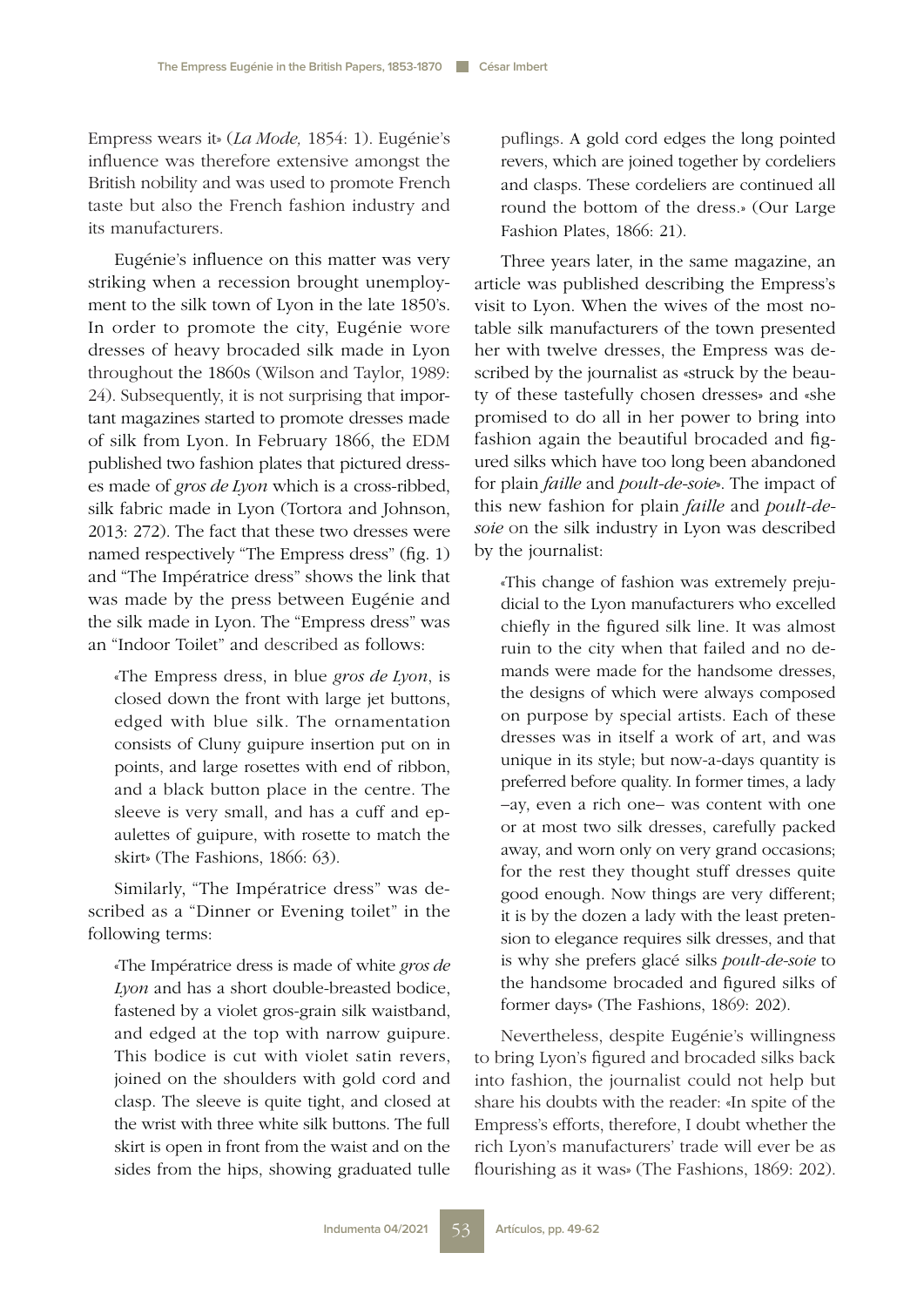# **New perspectives on Eugénie and the British press**

Having in mind the scholarly framework established by previous studies on Eugénie's wardrobe and her political agency through it, this part of this essay will aim at deepening our understanding of the reception of Eugénie's fashion in Britain through the lens of the press. It will try to underline what the press thought would interest different readership in different parts of Great Britain, through local and national coverage.

State visits made by the imperial couple in Britain were the perfect settings for Eugénie to feature her wardrobe in the British Press. Eugénie came to Britain several times as an Empress: firstly in 1855 with Napoleon III, then in 1857 to visit Queen Victoria at Osborn and in 1860 to rest in Scotland after the death of her sister the Duchess of Alba. In the context of those visits, the Empress's attire was used as a means for the new imperial regime to show its sympathy towards Great Britain. For instance, on the 16th of April 1855, during the imperial couple's first official state visit to Britain, the *London Daily News* described Eugénie's arrival at Dover and noticed that «Her Majesty was most simply attired in a *Chapeau de Paille*, a grey paletot, and –rejoice Caledonia– a tartan dress, of a quiet and unobtrusive pattern» (Visit of the Emperor and Empress of the French, 1855: 5). Furthermore, on April 21st 1855 the *Lady's Newspaper* chose to illustrate its front page with a pictorial depiction of the «Landing of their imperial majesties the Emperor and Empress of the French». On this illustration one can clearly recognize the «grey cloak, underneath which the rich colours of a Tartan dress could be distinguished» that is also described in this newspaper (The Imperial visit, 1855: 1) (fig. 2). As explained by Seta K. Wehbé in an article entitled *La Mode à l'Écossaise: Textile of Diplomacy*, tartan was used by Eugénie to strengthen the personal friendship that flourished between the French imperial couple and the British royal couple, Queen Victoria and Prince Albert. In order to maxi-



**Figure 2.** "The Imperial Visit". The Lady's Newspaper, April 21, 1855, No. 434, p.1 © The British Library Board. All rights reserved. With thanks to The British Newspaper Archive (www. britishnewspaperarchive.co.uk).

mize the symbolic effect of this fabric, Eugénie decided to wear tartan again on her return to Paris a few days later, as reported by the press: «His majesty wore the uniform of a General of division, with the riband and star of the Garter; and the Empress, a silk tartan plaid, with black velvet mantilla and white bonnet with black lace veil» (Departure of the Emperor and the Empress of the French, 1855: 8). The mantilla worn by Eugénie is an obvious reference to Eugénie's Spanish origins and the tartan dress can be seen as a tribute to her Scottish origins. Indeed, as stated by the *Illustrated London News* on April 21st 1855, Eugénie's great-grandfather was «Mr. Kirkpatrick from Conheath», and «The Kirkpatrick family is of great ancestry in Scotland». Through her mother, who was the daughter of

**Artículos, pp. 49-62**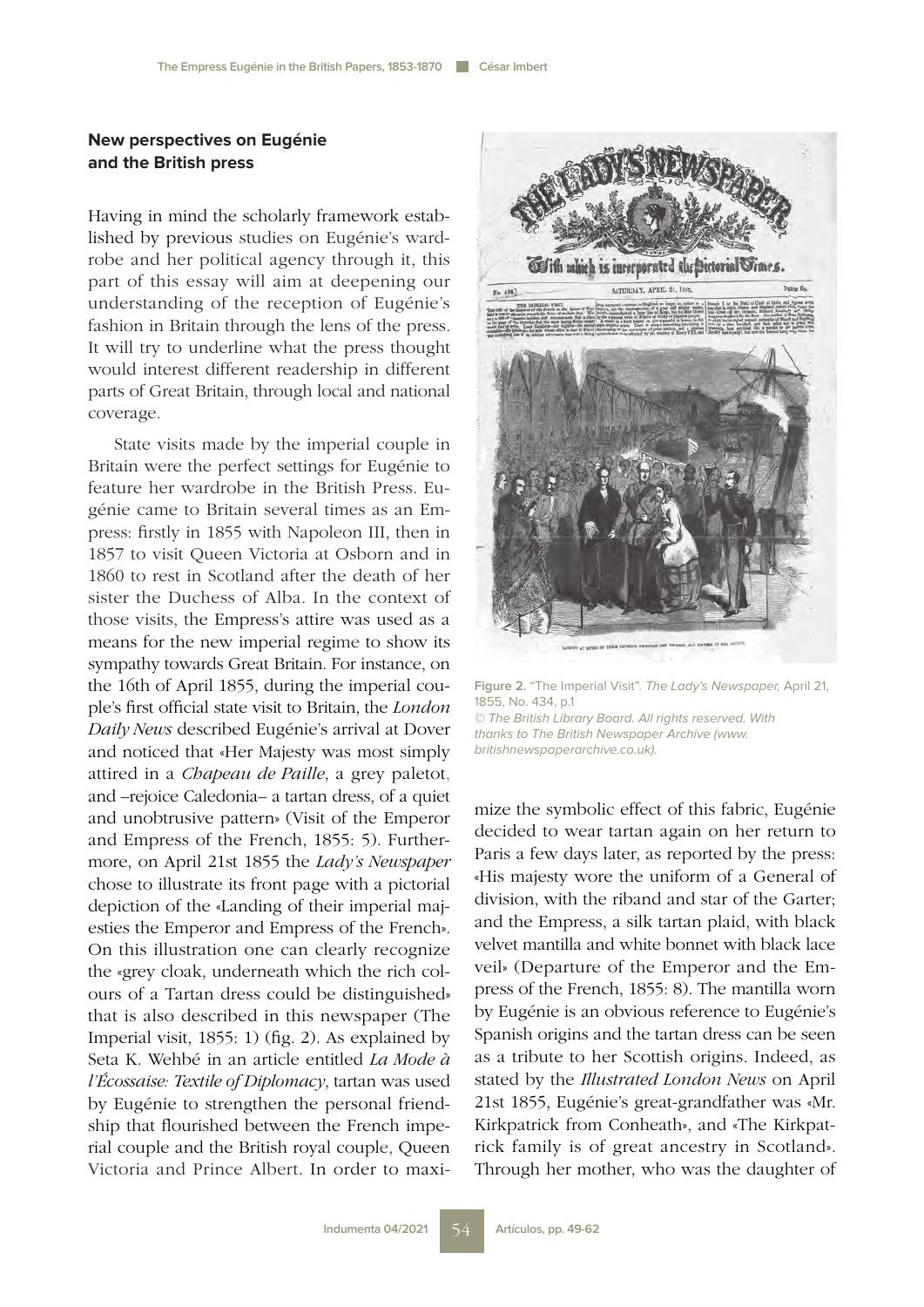William Kirkpatrick, a Scottish wine merchant from Conheath established in Malaga, Eugénie was indeed a quarter Scottish (Wehbé, 2006: 51). Accordingly, seven months after Eugénie's first visit to Britain and during the Parisian Great Exhibition of 1855, a local Scottish newspaper described Eugénie visiting the British Gallery. *The Paisley Herald and Renfrewshire Advertiser,*  which catered to the interests of its local audience, reported:

«The Empress, on a late visit to the British Gallery, selected from Mr. Morgan's case three tartan plaids - one (The "Argyle") for the Emperor, and two for herself. The lovers of the national manufacture will be glad to know that her Majesty expressed great admiration of their Scottish production. The shawl the Empress specially inquired for was the "Victoria" –a compliment to our Queen– and on being informed that Mr. Morgan had honored another shawl with the name of Eugenie, her majesty also made choice of it, on account as she expressed it, "of its beauty as well as in acknowledgment of the compliment paid to herself." These tartans have caused quite a sensation among the Parisians» (Paris News, 1855: 4).

A few years later, a journalist from the same journal described in laudatory terms the Empress wearing a tartan shawl, certainly brought from Glasgow after her trip to Scotland in 1860:

«The Empress looks much better since her journey, and has expressed herself warmly of the kind reception she met with, particularly in Scotland. She wears a tartan shawl which I suppose she bought in Glasgow. The finest tartan shawls ever made were manufactured in Paisley, vix., those exhibited in Paris in 1855 by Mr. Morgan, and of which, it may be remembered her majesty testified her admiration - purchasing several herself, asking for and naming the particular clan she liked bear, and expressed her gratification at the compliment paid her in calling a very handsome new tartan the "Eugenie"» (French Empress at home,1860: 6).

Finally, in January 1864, Eugénie was described in another local Scottish newspaper, the *Dundee, Perth, and Cupar Advertiser,* as yet again wearing tartan in an article entitled "The Empress Eugénie and the Tartan". The article stated:

«The greatest sensation was produced the other evening by the toilet adopted by her majesty. It was a velvet plaid (the Macduff tartan) made with low tight corsage and position jacket of blonds, mixed with plaid ribbons to suit the dress» (The Empress Eugénie and the Tartan, 1864: 6).

As suggested by Zoe Viney in a study of the Empress's consumption of textiles, one of these tartan shawls might have made its way to England after Eugénie's flight from the Tuileries in September 1870 (Viney, 2007: 50). In his memoirs, the Comte d'Herrison who took upon himself to rescue some of the Imperial belongings, provides an unspecific enumeration of some of the items of clothing Eugénie hastily packed away in a traveling bag. Among various items such as chemises, stockings, handkerchiefs, collars or shoes, a tartan shawl is described by Comte d'Herrison:

«Lastly, a very small Scotch plaid, one of those tartan shawls which are to be seen in any shop devoted to English goods» (Viney, 2007: 50).

The fact that Eugénie wore tartan several times in 1855 and carried on buying tartan throughout her reign offers new insight into the various non-verbal messages sent by Eugénie through clothing and seems to be another manifestation of Eugénie's willingness to set an example for an economic collaboration between France and Britain, epitomized by the 1860 free trade agreement. Eugénie's political awareness towards clothes was indeed motivated by commercial and economic purposes.

Eugénie's sartorial influence in Britain can also be seen in the various imperial patents she granted throughout her reign. The importance of royal patronage in the nineteenth century has been stated by many scholars. In her study of the House of Redfern from 1847 to 1892, Susan North did highlight the fact that royal patronage was a key to the success of the tailor, in particu-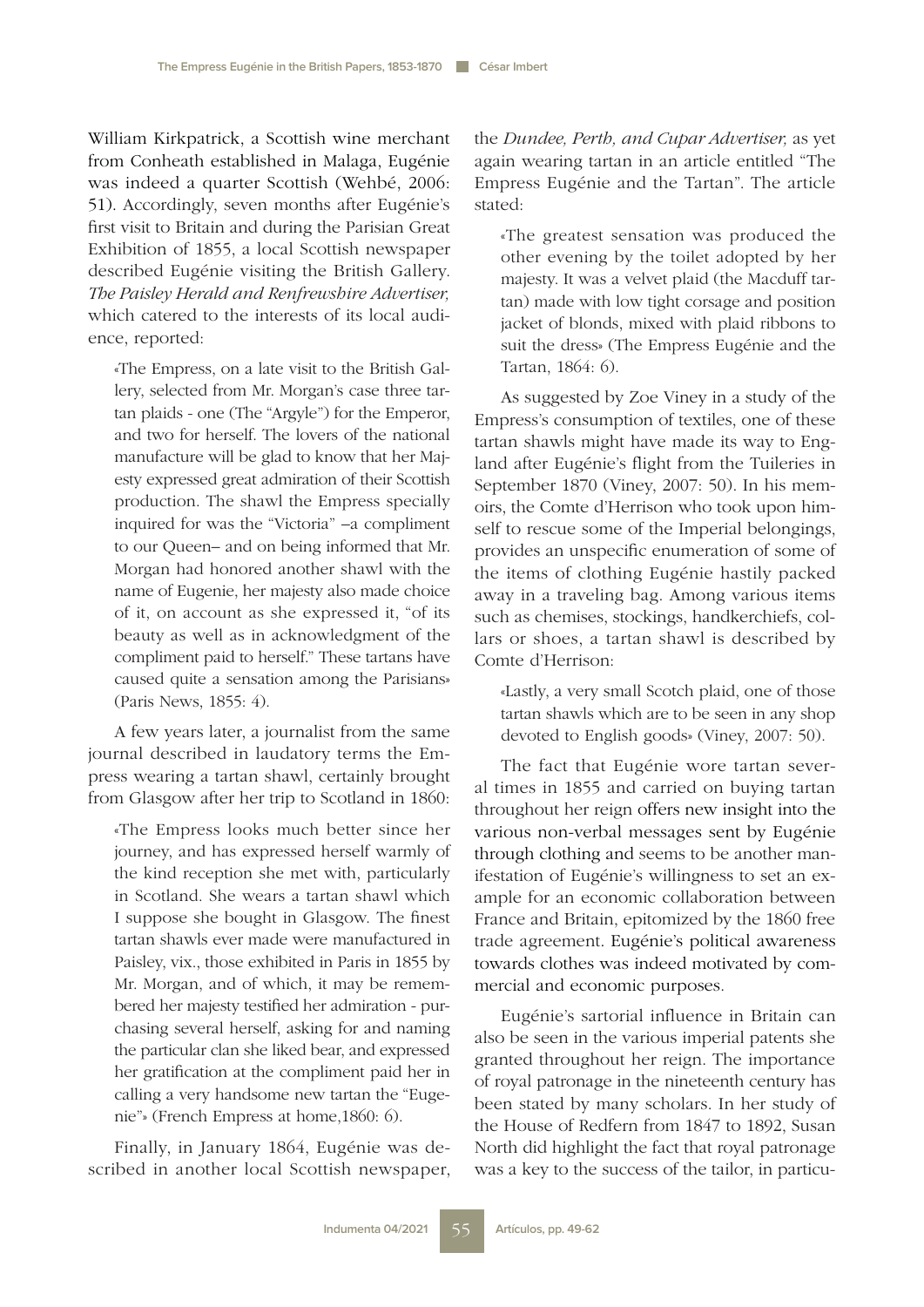

**Figure 3.** W. C. Brown, Label from a riding hat, 1850s. Royal Collection. Accession number: MoL D328 & MoL A19071. Royal Collection Trust / © Her Majesty Queen Elizabeth II 2021

lar that of Alexandra, Princess of Wales (North, 2008: 1). Therefore, seeking royal patronage became a common practice for fashion houses in order to secure their reputation and conquer the British market (Tétart-Vittu, 1992: 48). Thus, when the French dressmaker Adèle Lebarre arrived in London in October 1855, she described herself in the *Townsend's Selection of Parisian Costume* as «designer of the Empress» (Tétart-Vittu, 2008: 210). From 1855 onwards, many advertisements were also placed by Madame Lebarre as «designer of fashion for the Empress Eugenie» in the English edition of *Le Follet*. One of the most famous dressmakers who benefited from Eugénie's imperial patent was of course Charles Frederick Worth who became Eugénie's main supplier during the 1860s, after his introduction to the imperial court by Princess Pauline von Metternich (De la Haye, 2014: 14). Having Eugénie as patron surely played a huge part in the success of Charles Frederick Worth's flourishing business throughout Europe. Following Eugénie's lead, many European royal households such as Sweden and Norway appointed Worth and Bobergh as official suppliers. Charles Frederick Worth and his partner Otto Bobergh were therefore not shy to inscribe the French Imperial coat of arms on both the labels of the dresses they created and the invoices they provided their clients with (Trubert-Tollu *et al.,* 2017: 34). From the second half of the nineteenth century onwards, labels became indeed increasingly important in order to show a brand's royal or imperial patent. For instance, when he became tailor and dressmaker to Queen Victoria and Princess Alexandra, Redfern was given the permission to put the inscription "By Appointment" on his label (Serrière, 2012: 26). Similarly, when the French shoemaker Viault-Esté started to sell products at Thierry and sons on Regent Street in London, he expounded his imperial patronage by adding Eugénie's coat of arms on his label (Staniland, 1997: 152). French brands were not the only ones to claim themselves as manufacturers to the Empress. English manufacturers such as Creed and Cumberland used the Empress' imperial patent to promote themselves. According to the royal patent still exhibited in Creeed's Parisian boutique,<sup>1</sup> Empress Eugénie granted her patronage to Creed and Cumberland on the 18th of October 1855.<sup>2</sup> The "March*and de Nouveautés à Londres*"3 , as described on the patent, was appointed "*Fournisseur de S. M. L'Impératrice des Français*".4 Advertisements in the British press confirm the date in which the Empress gave her imperial patent to the tailor. Indeed, in the *Morning Post* dated from the 19th of January 1854, Creed and Cumberland were

- **<sup>3</sup>** *Ibidem*
- **<sup>4</sup>** *Ibidem*

**<sup>1</sup>** The Parisian boutique is located at 38, avenue Pierre 1er de Serbie. As of May 2021, the imperial patent granted to Creed and Cumberland by the Empress Eugénie still hung on the walls of the boutique along with the royal patent granted by the Prince of Wales in July 1863 and Queen Victoria in March 1885.

**<sup>2</sup>** Brevet de Fournisseur de l'Impératrice, N° d'Ordre 73. 18 October 1855. Le ministre d'Etat de la Maison de l'Empereur.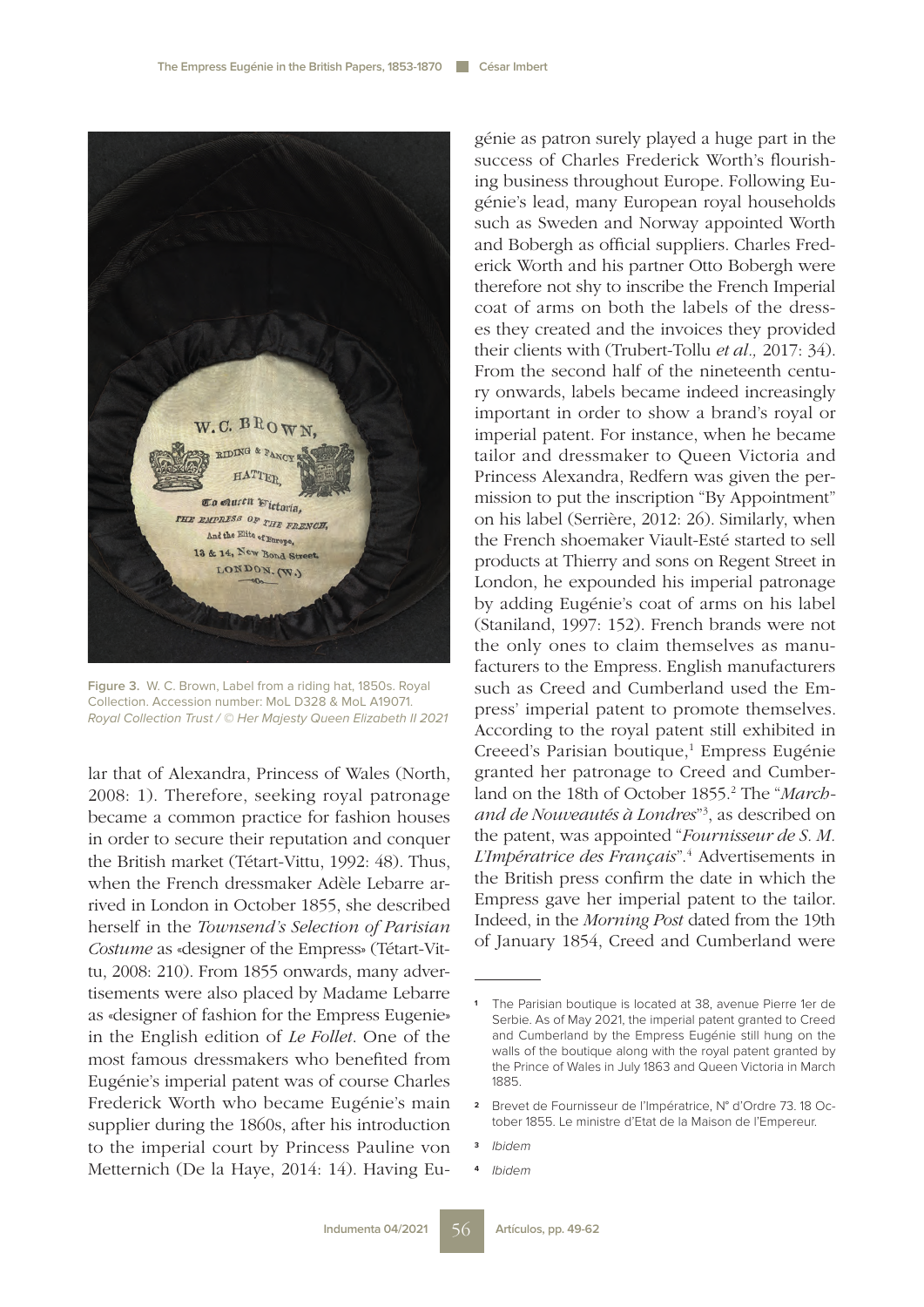advertising as mere tailors (Creed and Cumberland, 1854: 1), whereas a year and three months later, in March 1856, they were advertising as "Tailors, Habit and Paletot Maker to the Empress of the French" with the inscription "By Special Appointment" at the beginning of the advertisement (By Special Appointment – Creed, 1856: 1). Moreover, a yachting costume worn by the Empress Eugénie for the inauguration of the Suez Canal and labeled "Henry Creed and Co"5 provides evidence that Eugénie was still a customer of the house in the late 1860s (Chabanne *et al.,* 2013: 114). The fact that a well-known brand such as Creed and Cumberland started to advertise as tailor to the Empress as soon as they received the imperial patent shows the influence Eugénie had on the British market. Creed and Cumberland were not the only British brand to advertise as manufacturers to the Empress. The hat maker W.C. Brown was appointed by Queen Victoria but was also using Eugénie's fame and influence in order to promote himself (Staniland, 1997: 152) (fig.3). Eugénie was therefore influential for French manufacturers wanting to conquer the British market as well as British manufacturers in their own country.

At court or through royal patent, Eugénie's approval on a fashion was therefore perceived as very important. However, Eugénie's influence didn't just shape the upper classes' taste. Eugénie's sartorial image was also influential amongst the rising middle class of the nineteenth century. The nineteenth century saw the rapid growth of the middle-class with a new type of demand and purchasing power, especially towards clothing (Jefferys, 1954: 8). This rising middle class was looking for ready-made and fashionable clothes. In order to meet this demand, new forms of distribution and advertisement, such as department stores and fashion journals were developed (Jefferys, 1954: 8). Many manufacturers, retailers, warehouses and department stores began to use Eugénie's name in order to promote their products, attract new consumers and sell fashion items. Using Eugénie's name was seen by the middle-class consumers of the nineteenth century as an allusion to the presumed quality and superiority of French taste in terms of fashion. Therefore, it was not unusual to see manufacturers reproduce clothes that may have been worn by Eugénie. For instance, in the *Illustrated London News* of the 18th of June 1859, the French Muslin Company based in Oxford Street, London, was advertising for a «New seaside dress (…) as now worn by the Empress Eugenie for morning dress. Price 14s 9d.» (Fashions for October, 1859: 599). Another interesting example is the "Conheath mantle" sold by the famous Jay's General Mourning Warehouse based in London since 1841 (Adburgham, 1964: 65-67). This mantle was advertised and depicted in the *Illustrated London News* as «an elegant and highly fashionable style of outdoor for mourning» and «unquestionably one of the most striking novelties of the season.» According to the article, it was «named the Conheath Mantle after the ancient domain in Scotland belonging to the family of the Empress Eugenie.» The advertisement went on to say:

«The Empress has evinced her partiality on the "Conheath Mantle" by having frequently worn a cloak of this form, but made in various materials, during her recent excursion in the south of France. To Messrs. Jay of Regent-Street the fashionable world is indebted for its introduction to this country, where it will doubtless speedily secure the favor it enjoys in the *beau monde* of Paris.»

Moreover, the mantle was described as made with a scarf:

«The scarf which is the peculiar feature of the Conheath mantle and which imparts to it its peculiarly novel and *distingué* effect is disposed somewhat in the manner in which the Highlanders wear the plaid; or it may be likened to the graceful mode in which her Majesty wears the ribbon of the Order of the Garter» (Fashions for October, 1857: 316).

With this mantle, Jay's General Mourning Warehouse was hinting at Eugénie's Scottish origins in order to appeal to British customers. It is interesting to see that even manufacturers or retailers who did not have any imperial patent

**<sup>5</sup>** According to *The Bradford Observer* (August 9, 1860) Creed and Cumberland dissolved their partnership in 1860.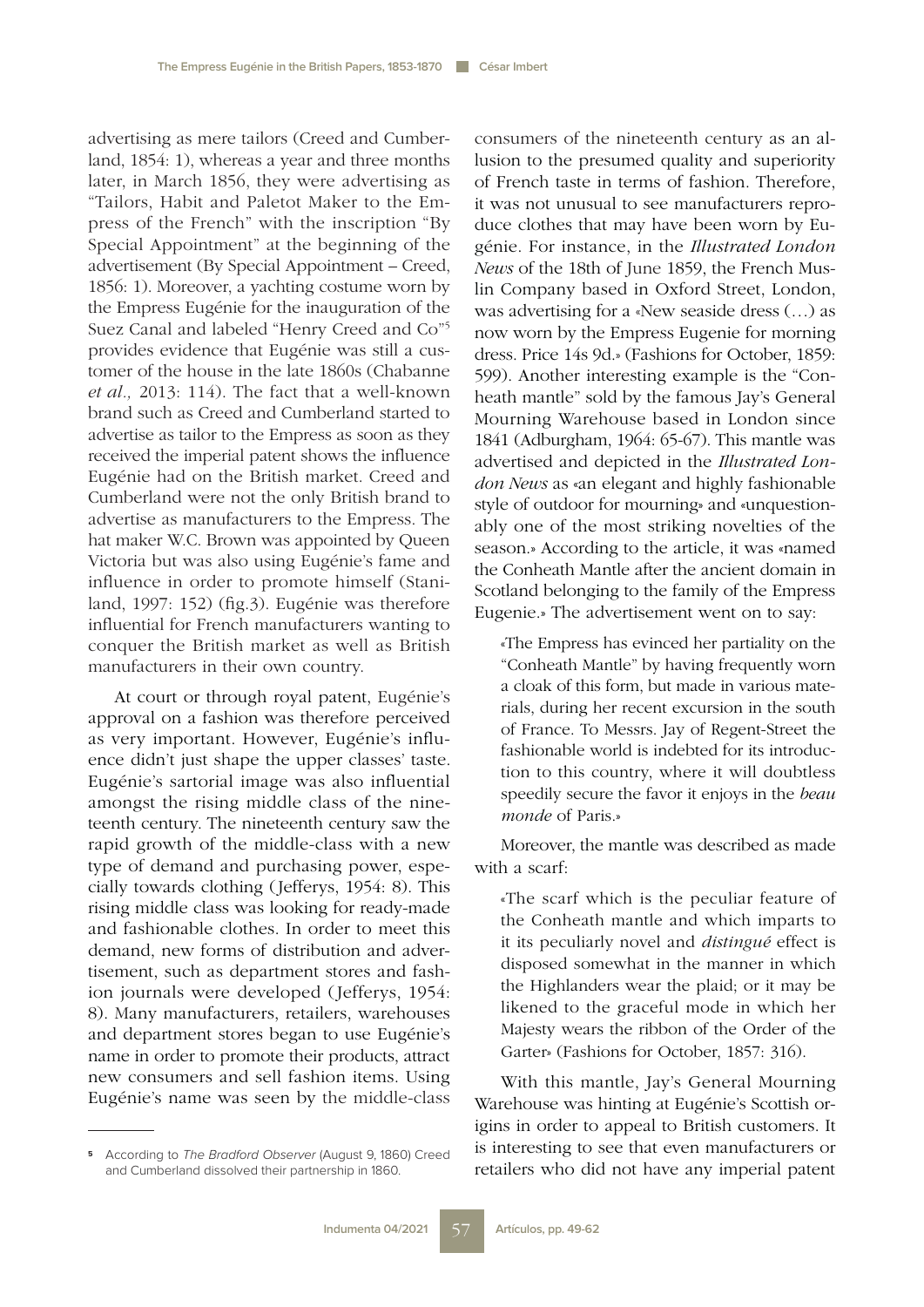

**Figure 4.** Franz Xaver Winterhalter, Portrait of the Empress Eugénie, 1854.

The Metropolitan Museum of Art, New York. Purchase, Mr. and Mrs. Claus von Bülow Gift, 1978. Accession Number: 1978.403 (www.metmuseum.org)

were using Eugénie's name in order to advertise their goods.

Eugénie was of course seen as an example to follow in terms of what was fashionable or not and the EDM included a lot of descriptions of her various attires. For instance, in the December issue of 1863, the magazine stated:

«We are asked by many of our readers whether crinolines are still worn as much as ever. This we cannot but answer very positively in the affirmative, for in Paris, at least, all attempts to put them down have as yet completely failed, and it is probable, as long as the graceful Eugenie is the acknowledged guide and ruler in matters of taste and fashion, they will remain triumphant.» (The Fashions, 1863: 93).

The crinoline provides indeed a striking example of Eugénie's fashion influence in Britain. Even though the crinoline made its first appearances before the Second Empire, somewhere around 1842, Eugénie was a key figure in popularising this new form of dress (Paz, 2013: 178). With such extravagant underpinnings, Eugénie and her ladies-in-waiting were directly referring to the tradition of the *Ancien Régime* and asserted themselves as direct heirs to the French court of the eighteenth century and more specifically Marie-Antoinette's (Paz, 2013: 189). As suggested by her portrait as Marie-Antoinette painted by Winterhalter in 1854, Eugénie demonstrated a real admiration for the eighteenth century and the former Queen of France (fig. 4). This fashion was soon to be followed by the whole of Europe and Great Britain more specifically. Indeed, when the most important manufacturer of cage crinolines in Europe and the United States sold crinolines in the 1860s, the association with Eugénie was made. As suggested by surviving examples at the Victoria and Albert Museum and the Museo del Traje (fig. 5), W.S & E.H. Thomson, called their products "A favorite of the Empress"6 between 1860 and 1865 and "Thomson's Empress"7 between 1865 and 1868. Once again, looking at contemporary newspa-



**Figure 5.** Thomson & Co., "Thomson's Empress" Crinoline, ca. 1860. Museo del Traje, Madrid (MTCE092280).

- **<sup>6</sup>** Victoria and Albert Museum. Accession number: T.150-1986
- **<sup>7</sup>** Victoria and Albert Museum. Accession number: T.51-1980.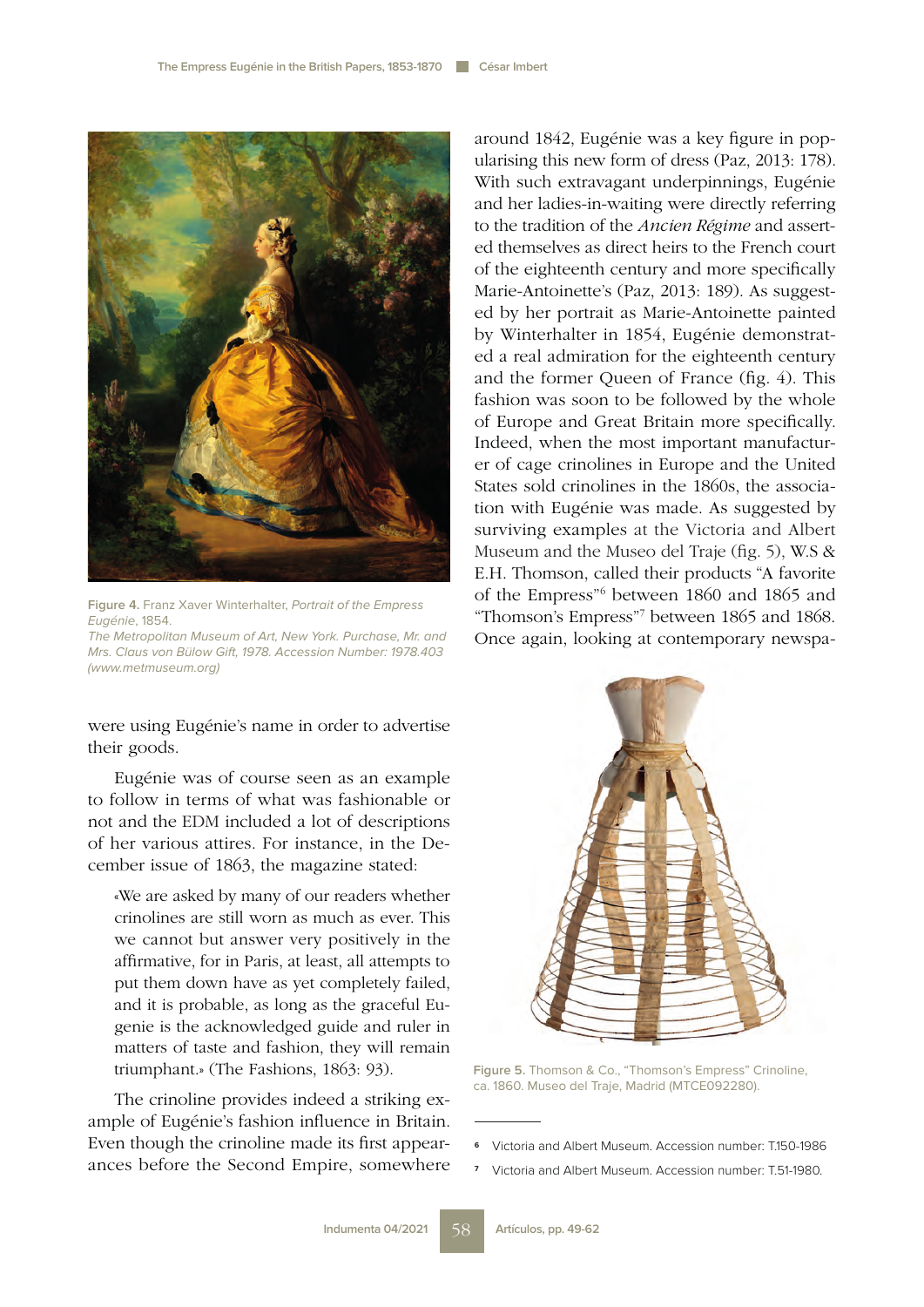

**Figure 6.** «Caraco Eugenie». Fashion plate and paper pattern. «Our Practical Dress Instructor», The Englishwoman's Domestic Magazine, June 1854, 49-50. National Library of Scotland. This work is available for re-use under a Creative Commons Attribution (CC-BY) 4.0 International Licence. Under this licence you are free to share and adapt material, as long as you provide a credit to the source and a link to the licence. To view the full licence terms, visit: https://creativecommons.org/licenses/by/4.0/.

pers provides evidence that these underpinnings were precisely named after Eugénie. In the *Bath Chronicle* of February 1861, Thomson was advertising its crinolines as "The Empress Eugenie's Favourite". They were described as «the leading style of Messrs. Thomson's Patent Crown Crinolines, for the spring 1861, and the best ever manufactured.» (The Empress Eugenie's Favourite, 1861: 7). One year later, another advertisement published in the *London Evening Standard* stated that «The Empress Eugenie always uses Thomson's patent Crown Crinolines - the only one combining comfort with elegance.» (The Empress Eugenie, 1862: 4).

Paper patterns were another effective way of disseminating fashion through the middle-class. Therefore, including a paper pattern became a common practice in women's magazines (Seligman, 2003: 96). With the section called «Our practical instructor», EDM was one of the main publications to offer paper patterns to their readers and gave them access to «the original articles furnished by the first Parisians houses» as stated by the magazine (Beetham, 1996: 78). During the 1850s, EDM published two paper patterns named after Eugénie: the "Eugenie Mantelet." (Our Practical Dress Instructor June, 1853: 47) and the "Caraco Eugenie" (Our Practical Dress Instructor, June 1854: 49) (fig. 6). Because they were very affordable, these paper patterns may have had a major impact on the fashions of middle-class women. As suggested before, Eugénie's appreciation of eighteenth-century fashion was strong and informed her choices for her own wardrobe. This infatuation for the eighteenth century was soon translated by manufacturers into the promotion of the crinoline and can be seen again in the aforementioned "Caraco Eugenie" paper pattern. The caraco was indeed a popular form of woman's jacket in the late eighteenth century. This paper pattern would have therefore exerted an even bigger impression on British women of the middle class by hinting at the splendor of the French eighteenth century fashion and Eugénie's passion for it. Besides, the invention of the lockstitch sewing machine in 1846 followed by the global commercialization of Isaac Singer's machine in 1851 made those paper patterns accessible for a wider range of middle-class women. As stated by Margaret Beetham, EDM and the paper patterns «helped to create a mass fashion industry» and it seems that Eugénie was very much part of it (Beetham, 1996: 78).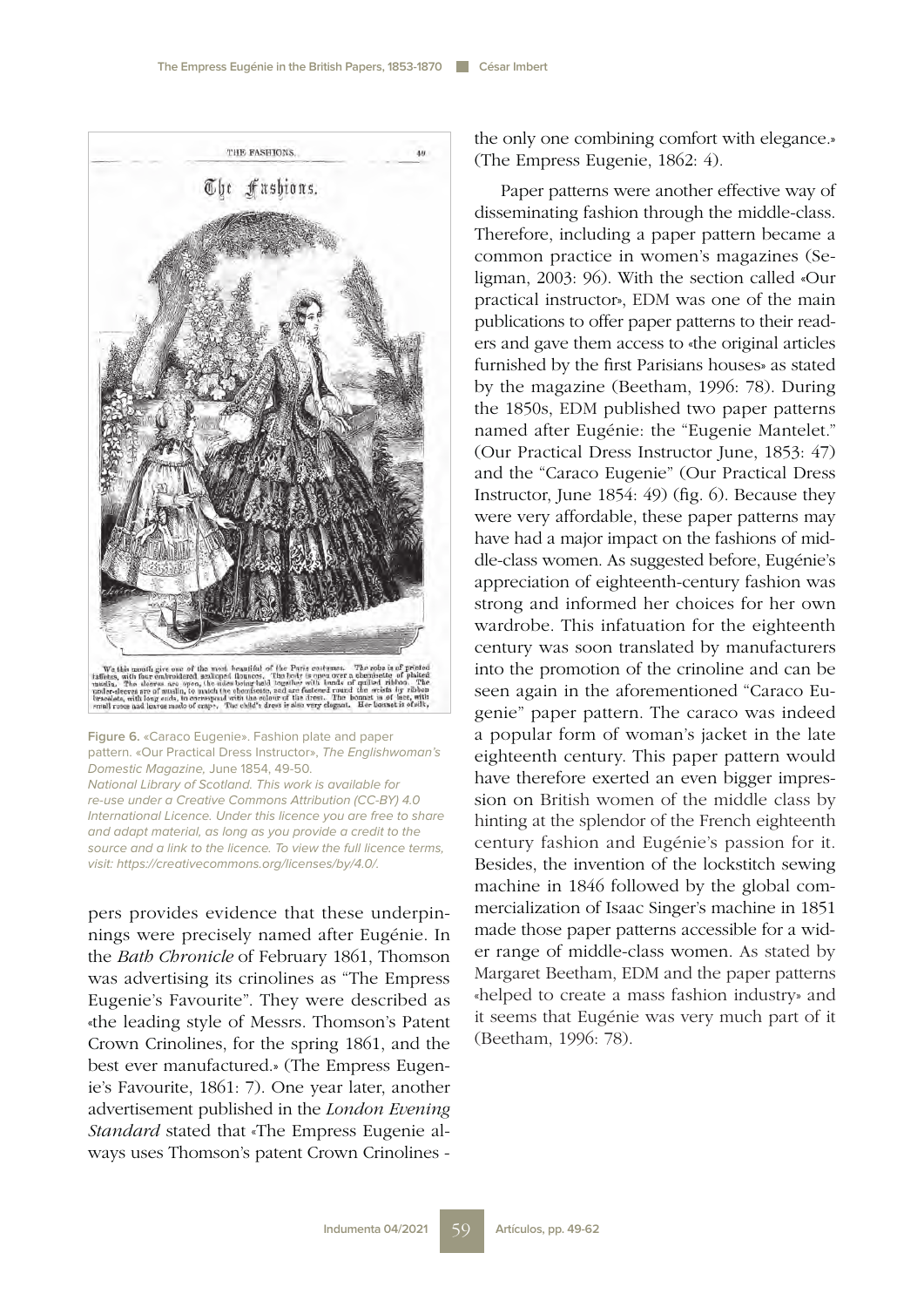## **Conclusion**

This research in the British press begins to highlight Eugénie's influence on the British readership through the description of her clothes, her role as a patron of fashion houses and the use of her name to sell goods. Aesthetic, commercial or diplomatic, Eugénie's influence on British fashion is made of various layers. It acted on the higher ranks of society as well as the emerging British middle class of the nineteenth century. Even more, it seems that Eugénie's name has been commodified and used as a means to sell clothes and items of fashion. Eugénie's sartorial influence can therefore be seen as a construction mainly achieved by the press and the clothing industry in order to increase sales. On the other hand, clothing was used by Eugénie herself in order to serve her diplomatic agenda. However, after the fall of the Second Empire and the death of Napoleon III in 1873 followed by the tragic death of her son in 1879, Eugénie emulated Victoria in her widowhood by wearing black until her own death and thus lost her fashion influence as suggested by an article published in EDM of January 1871. In this article, the columnist Ballon Monté answers vigorously to critics against Eugénie and her attire. The ex-Empress of the French, in exile at Camden House, was indeed targeted as wearing clothes that would not reflect France's current political ordeal after the fall of the French Second Empire in 1870:

«I cannot help beginning this letter with a protest against the statement I have seen in English papers that the Empress Eugénie wears coloured costumes, and continues to start new models in fashions, while the whole of France is in mourning and distress. I can assure the readers of this Magazine that this is a mere ruse of chit-chat writers and their wit's-end for new fashions, for I know personally ladies of rank who have repeatedly seen the Empress at Camden House and report that the ex-Sovereign of the French is always in deep mourning, as well as all the ladies of her suite. No, there are no ideas as to new fashions to be had in that way - most simple and uniformly black is the attire of Eugénie; long robes of sable woolen materials, with deep cape trimmings, are what she wears now and all thoughts of fashions and frivolities are very far from her heart.» (January Fashions, 1871: 32).

Eventually, after having described the very simple attire worn by the ex-Empress, the columnist wonders in distress: «But if the ex-Empress has abdicated her rank as leader of the fashions, where shall we turn for new models?» (January Fashions, 1871: 32).

#### **Acknowledgment**

This article is an augmented version of an essay I presented at the University of Glasgow while I was part of the Dress and Textile Histories Masters in 2015. I am grateful to my professors at Glasgow University who supported me in my research and more precisely, Dr. Sally Tuckett. While studying on this essay as a student, Laure Chabanne, curator at the Palais de Compiègne and Hannah Jackson, assistant curator at the Bowes Museum were kind enough to answer my e-mails and help me in my research.

I am also indebted to Dr. Maude Bass-Krueger, Dr. Ariane Fennetaux and Dr. Sophie Kurkdjian who enabled me to present my research during the conference «Moving Beyond Paris and London: Influences, Circulation, and Rivalries in Fashion and Textiles between France and England, 1700-1914» in 2017.

Subsequently, I would not have been able to complete this research without the help and guidance of Dr. Lesley Miller. My sincere gratitude also goes to my friend Alexandre Girard-Muscagorry who helped me refining this essay.

The idea of publishing this article also came after the 2019 exhibition "*¡Extra, moda!*" at the Museo del Traje on the subject of fashion in the press and in which Empress Eugénie featured. I was able to visit this exhibition digitally through the 3D visit available on the Museo del Traje website. This article aims at adding to the subject by looking at how she was represented in the British press.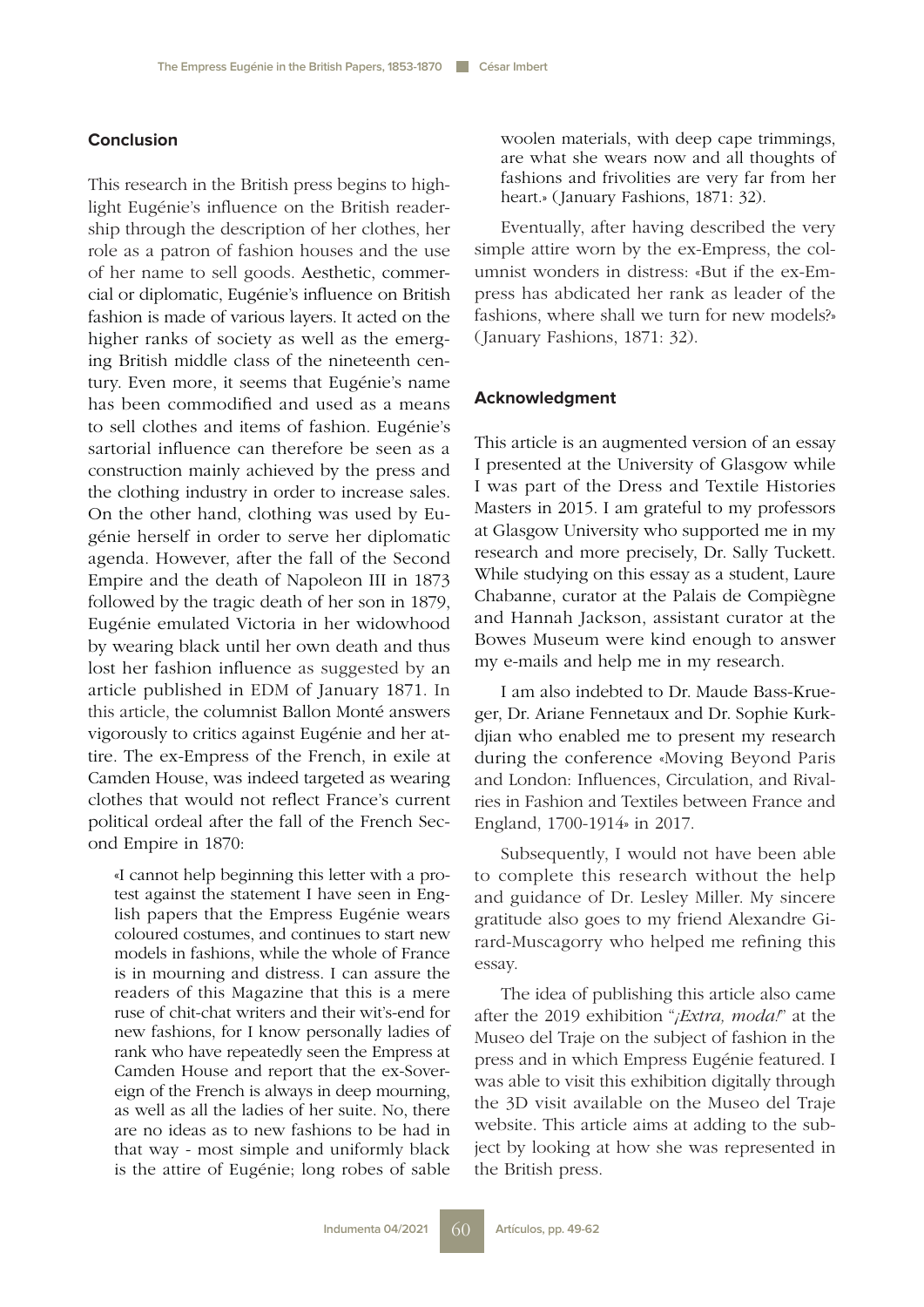## **Bibliography**

- Adburgham, A. (1964): *Shops and shopping 1800- 1914. Where, and in what manner the welldressed Englishwoman bought her clothes.* London: Allen & Unwin.
- Auerbach, J. A. (1997): «What They Read. Mid-Nineteenth Century English Women's Magazines and the Emergence of a Consumer Culture». *Victorian Periodicals Review,* v. 30. n.º 2, pp. 121-140.
- BEETHAM, M. (1996): *A magazine of her own?: domesticity and desire in the woman's magazine, 1800-1914.* London: Routledge.
- Best, K. N. (2017): *The History of Fashion Journalism*. London: Bloomsbury Academic.
- Cadier, G. (1988): «Les conséquences du traité de 1860 sur le commerce franco-britannique». *Histoire, économie et société,* year 7, n.º 3*,* pp. 355- 380.
- Chabanne, L. (2008): «Eugénie, impératrice de la mode?». In : Laure Chabanne, L., Falluel, F., Haase, B. *et al*. *Sous l'Empire des Crinolines.* Paris: Paris Musées, pp. 38-51.
- Chabanne, L., Hedel-Samsom, B., Tharaud, M.-A. (2013): *Folie Textile, Mode et décorations sous le Second Empires.* Paris: RNM-Grand-Palais.
- De la Haye, A. (2014): *The House of Worth. Portrait of a Fashion Archive*. London: V&A Publishing.
- D'Herrison, Comte (1885) : *Journal d'un officier d'ordonnance: juillet 1870-février 1871*. Paris: Paul Ollendorff.
- Dolan, T. (1994): «The Empress's New Clothes: Fashion and Politics in Second Empire France»*. Woman's Art Journal,* vol. 15, nº 1, pp. 22-28.
- Jefferys, J. B. (1954): *Retail trading in Britain 1850- 1950.* Cambridge: At the University Press.
- McQueen, A. (2011): *Empress Eugénie and the arts: politics and visual culture in the nineteenth century.* Farnham, Surrey: Ashgate.
- NORTH, S. (2008): «John Redfern and Sons, 1847 to 1892». *Costume,* vol. 42, nº1, pp.145-168.
- Paz, M. L. (2013): «Crinolines, et tournures. Le règne des artifices métallique». In : Bruna, D. (ed.) *La mécanique des dessous. Une histoire indiscrète de la silhouette.* Paris: Les Arts Décoratifs, pp. 177-197.
- Peers, J. (2013): «Empress Eugénie and the Arts; Impressionism, Fashion, and Modernity». *Fashion Theory,* vol. 17, issue 4, pp. 516-526.
- Salva, B. (2016): «Fautes de goût vestimentaire et presse féminine sous le Second Empire». In: Bruna, D. (ed.). *Tenue correcte exigée. Quand le vêtement fait scandale.* Paris: Les Arts Décoratifs, pp. 50-51.
- Seligman, K. L. (2003): «Dressmakers' Patterns. The English Commercial Paper Pattern Industry, 1878–1950». *Costume,* vol. 37, nº 1, pp. 95-113.
- Serrière, E. (2012): «The Invention of the Label». In. Saillard, O. and Zazzo, A. (eds.). *Paris Haute Couture.* Paris: Flammarion, pp. 26-29
- Staniland, K. (1997): *In royal fashion. The clothes of Princess Charlotte of Wales & Queen Victoria*, *1796-1901.* London: Museum of London.
- Taylor, L. (2002): *The study of dress history*. Manchester: Manchester University Press.
- Tétart-Vittu, F. (1992): «De l'enseigne à la griffe». In: Françoise Tétart-Vittu and Jean-Pierre Vittu *et al*. *Au paradis des dames: nouveautés, modes et confections: 1810-1870.* Paris: Paris-Musées, 1992. p. 48-52.
- Tétart-Vittu, F. (2008): «Paris-Londres 1840-1860. Deux capitales de la mode liées et concurrentes». In: Palais de Compiègne (ed.). *Napoléon III et la reine Victoria. Une visite à l'Exposition universelle de 1855*. Paris: RMN Editions.
- Tortora, P. G. and Johnson, I. (2013): *The Fairchild Books Dictionary of Textiles.* London: Bloomsbury.
- Trubert-Tollu, C. *et al.* (2017): *The House of Worth, 1858-1954. The birth of haute couture*. London: Thames & Hudson.
- Victoria, Queen of Great Britain (1961): *Leaves from a Journal, a record of the visit of the Emperor and Empress of the French to the Queen, and of the visit of the Queen and H.R.H. the Prince Consort to the Emperor of the French*, 1855. New York: Farrar, Straus & Cudahy.
- Viney, Z. (2007): *The Empress Eugénie of France (1853-1870): an exploration of the evidence surrounding her consumption of textiles in the home and in clothing 1826-1870.* [MA Thesis], University of Southampton, Southampton.